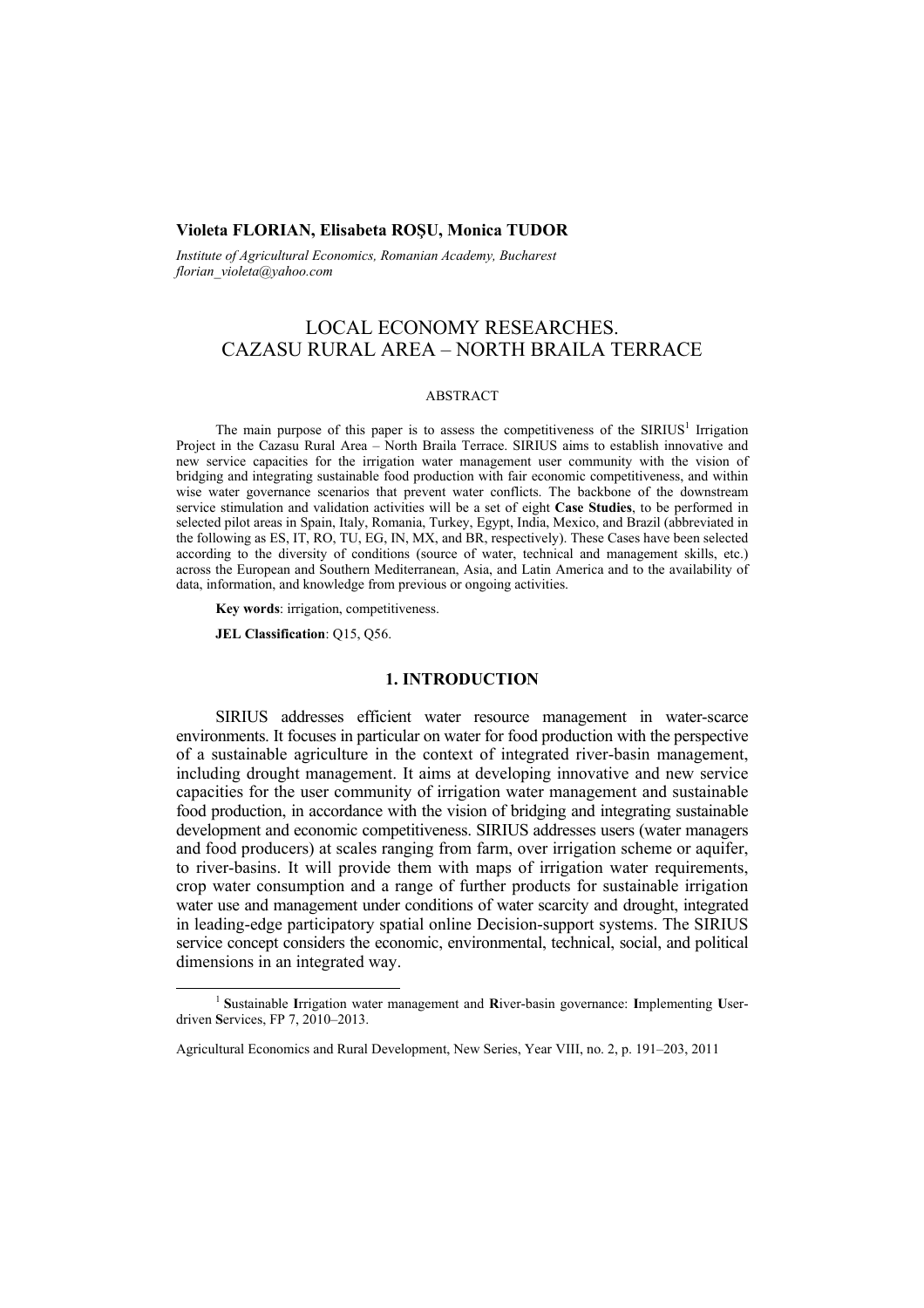Romania has a total of 15 million hectares of agricultural land, two thirds of which are arable, giving the agricultural sector considerable potential to produce a commercially viable and diverse mix of temperate crop and livestock products. Yet the agriculture sector today is still in disarray, due mainly to problems inherited from the socialist regime and to difficulties in implementing transition policies.

Irrigation is vital to Romanian agriculture for several reasons. First, it offsets rain deficits in the country's semi-arid southern and eastern regions. While average annual rainfall for the country is 750 mm, the average rainfall in the southern and eastern regions is less than 500 mm (the typical upper bound of semi-aridity), with uneven seasonal distributions (less than 20% of total rainfall occurs in summer). The water demands of crops during July and August are 300–500 mm, leaving a crop water deficit of some 200–350 mm. This makes irrigation necessary for most summer crops such as maize, vegetables, sugar beet, sunflowers, potatoes, and alfalfa. Irrigation also minimizes the climatic risks affecting agriculture, ensuring the stability in production necessary for commercial farming. It can also encourage private farmers in certain areas to convert to higher value crops such as vegetables.

# **2. MATERIAL AND METHOD**

Framework will be drawn up that will define the participatory tools and the data required to delineate the community fabric of the pilot area and would include the use of people participatory. It will describe the set of data/information that has to be collected and the collection methodology to be employed at each pilot area. It will define the criteria to be used; the type of maps, (real or perception) to be collected. It will set up common templates for data collection; establish what type of questionnaires are required to collect what data; lay down the procedures to be followed and the methodologies that will be used for analysis.

The Framework will also outline a training program to set up the community PPGIS in each pilot area with the use of field toolsets that would include, GPS, mobile GIS and field data drawing and recording. It will include a detailed and creative approach of how data preparation techniques will be employed for community interactive mapping using visualization techniques that will help understand spatial relationships of land and water ownership in the field, and approach spatial conflicts with a different perspective.

The training programme will be dependent on the water culture and landscape characteristics of each pilot area and already available information.

# **3. RESULTS AND DISCUSSIONS**

*The South-Eastern Region* is situated in the second in size among the eight development regions, having a surface of *35.762* 2 (15% out of the total surface of the country). The South-Eastern Region has natural boundaries formed by river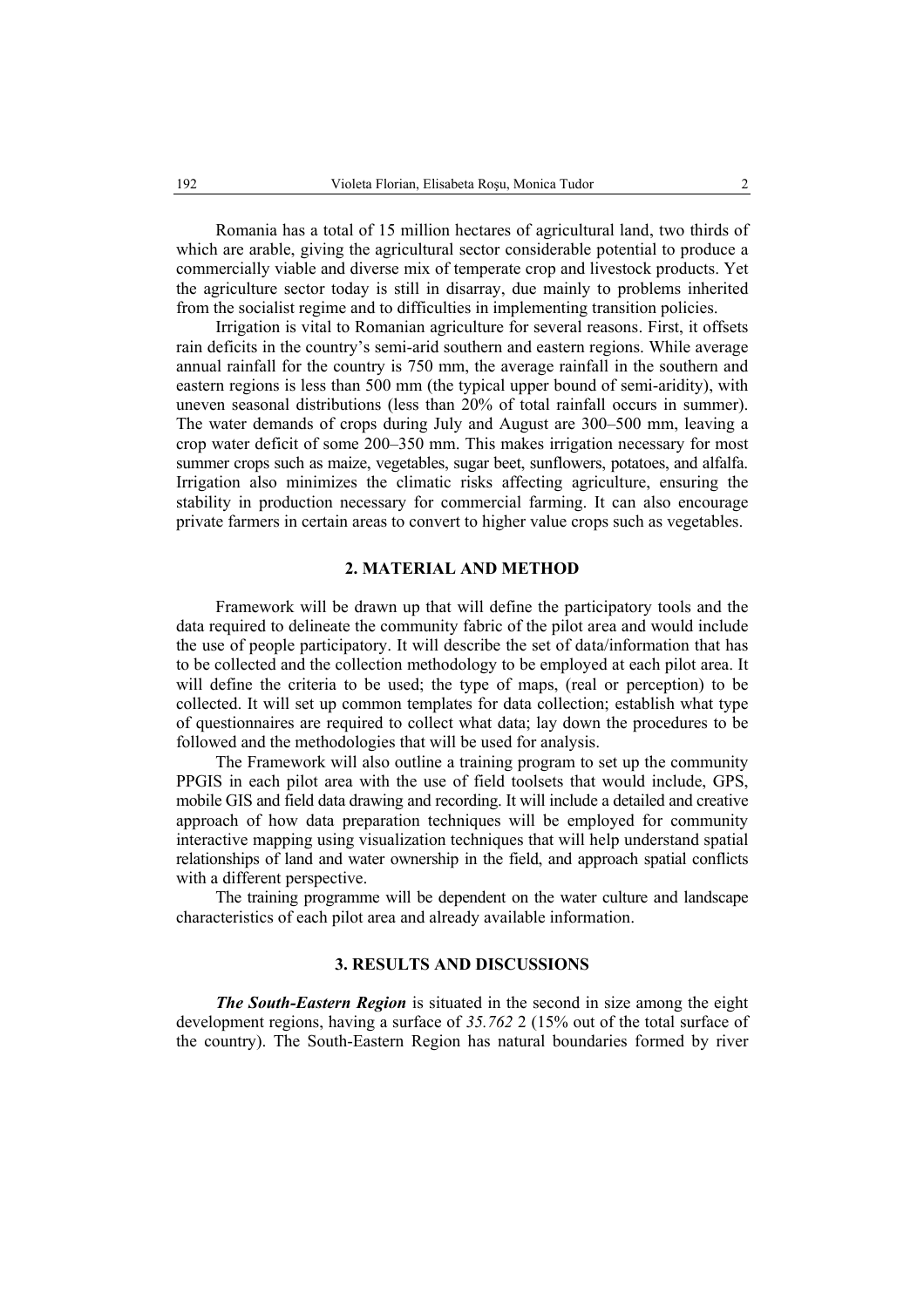Prut, the Danube river and the Black Sea. It comprises almost all landscape forms: Danube alluvial plain, Baraganului Plain and Covurluiului Plain, Dobrogea Plateau, Macinului Mountains and a part of the Curbura Carpathians and Curbura Sub Carpathians. The region is traversed by the Danube River, comprises the Danube Delta and it boarders in the east the entire Romanian sea side of the Black Sea (*245* km).The climate is temperate-continental with frosty winters in the west and more moderated in the south. The area of the Romanin plain has, usually, canicular summers and gentile winters. In the eastern part, due to the sea's influences, autumns are long and springs are late.

The structure of gender of the population of the region shows a reduction of the male gender population: In the urban environment 764.327 persons in 2004, compared to 761.994 persons in 2005, respectively in the rural environment: 635.728 persons in 2004 compared to 635.023 persons in 2005. The most important decreases of masculine population are recorded in counties Constanta and Galati. The predominance of feminine gender population was recorded in all the counties of the region. For each county, the most important growth of population was recorded in Constanta – 30.893 persons; in Vrancea there was a growth in the total population, respectively s 393.766 persons in 2004 compared to 391.220 persons in the year 2000.

The birth rate is dropping, and the young and mature population migrates into the urban environment, leading thus to the ageing of population into the rural environment. Per age groups, we record the same values at national and regional level.

The specific of the South-Eastern Region *is represented by the disparities between the nodes of concentration of industrial and third party activities* (Braila – Galati; Constanta – Navodari), the complex industrial centers, areas with tourist specific (the seaside and the Delta) and the wide areas of agricultural and vineyard cultures (Buzau, Focsani).

By tradition, the *South-Eastern Region is an agricultural one*. The pedoclimate conditions favor the cultures of corn (mainly in the North), grain (mainly in the center of the region), barley, industrial plants, and sun flower (especially in Constanta – the region occupying  $1<sup>st</sup>$  place on national level). In the South-Eastern region there is the largest agricultural exploitation in Romania, the cultivated surface representing over *45%* out of the total. The land improvement works in Balta Brailei (especially drainage works) have allowed the introduction into the agricultural circuit of an important surface of alluvial soils. Despite its elevated agricultural potential, the capacity of processing agricultural products is not very elevated. The fragmentation of agricultural surfaces, low economic potential of small farms and inefficient management of agricultural exploitations have determined the sub development of the sector of processing agricultural products and represent obstacles in the development of agriculture. 33.22% from the occupied population of the Region works in agriculture. The agricultural surface represents *65.23%* out of the total surface of the region. The private sector has the biggest share of the agricultural land and produces the biggest part of the agricultural production (92.3% out of the total agricultural production of the region, in 2005).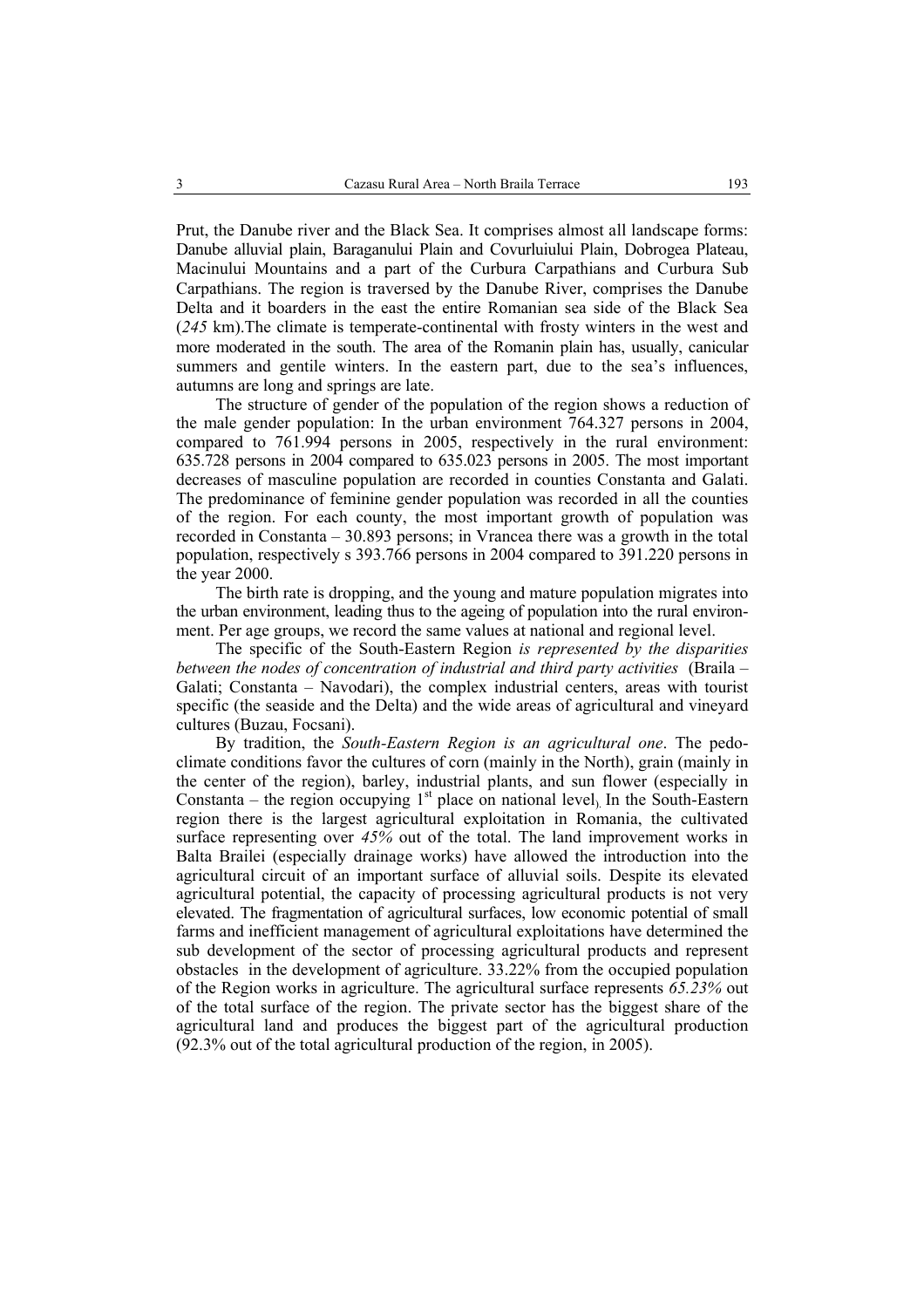Most of the foreign investments in the region are concentrated in the naval constructions industry, food processing industry and light industry.

The industry and services are concentrated into the main urban centers. The main branches of industry in the region: petrochemical industry (Navodari), metallurgy (Galati and Tulcea), industry manufacture of vehicles, (Braila, Buzau, Constanta, Tecuci), naval constructions and sea drilling platforms (Galati, Constanta, Braila, Tulcea, Mangalia), construction materials (Medgidia), confections (Braila, Buzau, Constanta, Focsani, Galati, Tulcea).

Tourism in the region is diversified, in here being present almost all types of tourism: sea side tourism, mountain, cruise, cultural, business, ecologic tourism, balneal, agro tourism, leisure week-end, sporting fishing and hunting, nautical sports.

In the last 10 years, the Gross Domestic income of *Braila county* has increased in an average rhythm 2.8% close to the regional level (2.7%) but inferior to the national one (6.2%). Despite the growth in this period, the disparity index of the gross domestic income per inhabitant compared to the national average has decreased from 84% in 1999 to 68.9% in the year 2008. Into the structure of the county gross domestic product, agriculture has share which exceeds 10% (under the national average which is smaller then 10%).

The total population of Braila County registered in the year 2008 is of 3 63.979 inhabitants, compared to 370.941 inhabitants in *2005.* We notice a decrease of the number of inhabitants in the county, from one year to the other.

While in *2005,* the population was formed by 189.979 women and 180.962 men, in 2008, the male inhabitants' number 177.067, and women 186.912.3 Just like in the case of the general population, the descendent trend is kept also for the distribution of the population depending on gender.

Regarding the distribution of the population per labor age, in the year 2008, from a total of 232.317, 121.670 inhabitants were represented by men and 110.647 women, both categories being in decrease compared to prior years.

Braila County has at the end of year 2008 a number of 40 communes. Into the county there is one single new commune, formed by the administrative reorganization of commune Tudor Vladimirescu: commune Cazasu, declared by Law 376/2003.

The average dimension of the commune into the county is of 3201,3 inhabitants, smaller then the average for the country of 3426 inhabitants/commune.

The distribution of the population in rural UATs (2006) indicates a predominance of average scale communes:

– 3 communes have the population over 5000 inhabitants: Viziru, Tufesti, Chiscani

– 20 communes have population between 3001 and 5000 inhabitants

– 10 communes have population between 2001 and 3000 inhabitants

– 7 communes have less then 2000 inhabitants, the smallest being Racovita, with 1309 inhabitants.

From the labor resources point of view**,** at the level of the year 2008, Braila county was situated on the 5<sup>th</sup> place out of the 6 counties of the South-Eastern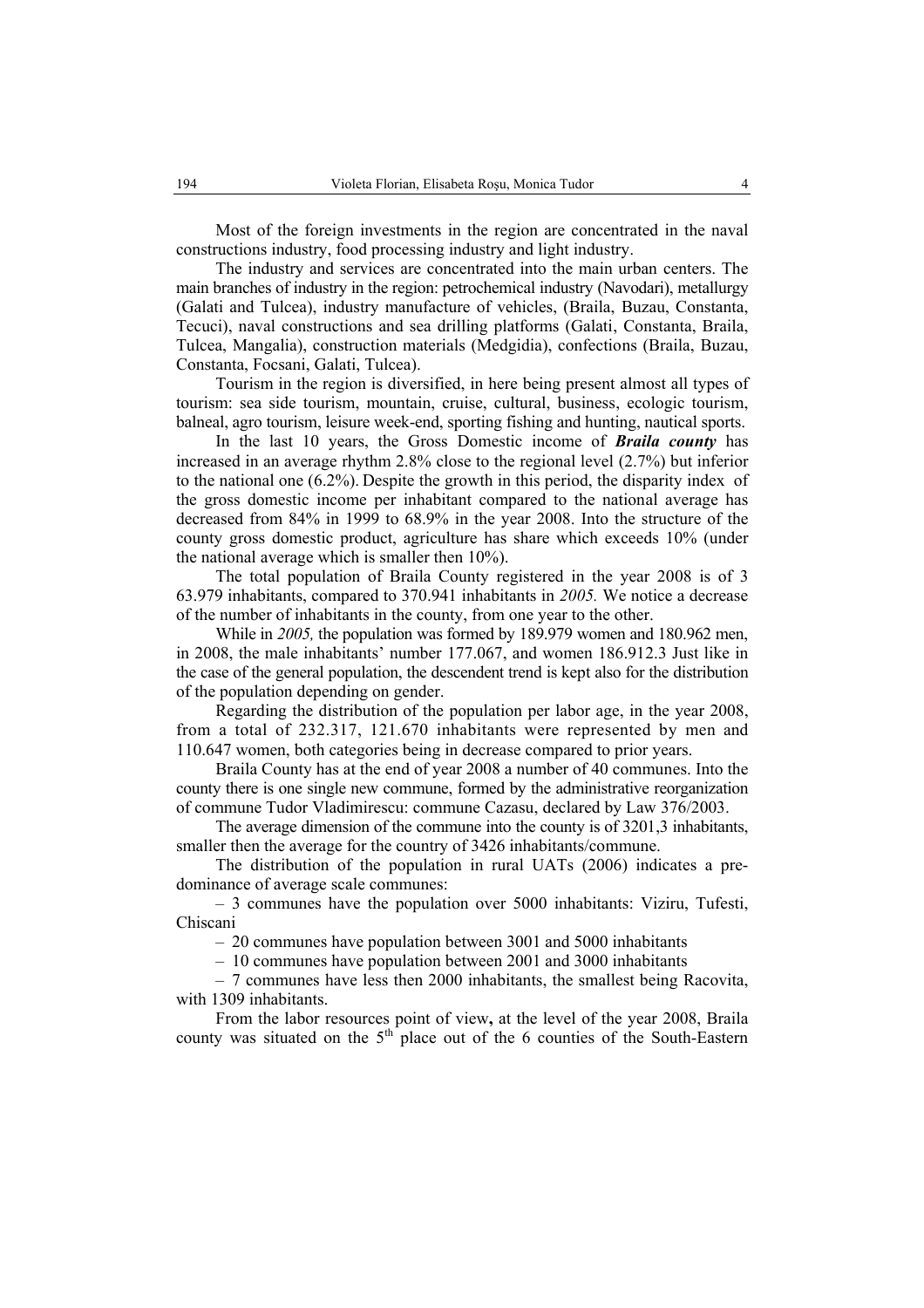Region, with a share of 12.8% from the total of the region's occupancy, on a standstill compared to previous years.

Furthermore, occupied population of the county Braila occupies 5<sup>th</sup> position with  $(12.5\%)$  out of the total occupancy of the region, level in a slight increase compared to previous years.

In the year 2008 the rate of the recorded unemployment was of 4.4%, on second place within the South-Eastern Region, next to other two counties (Tulcea and Vrancea).

At the end of June 2009, the rate of unemployment recorded was of 6%, the county being place on  $4<sup>th</sup>$  place within the region.

Labor market in Braila County after a drop of civil occupied population in the year 2009 (with around 2.5%), starting with 2010 the county shall record a slight growth, in the year 2012 the county being on the same  $5<sup>th</sup>$  place within the region and on  $33<sup>rd</sup>$  in the national top of counties, but without reaching the amount of 132,2 thousand people as it was in the year 2008. therefore, at the end of the prognosis interval, respectively the year 2015, the number of the civil occupied population at the end of the year shall be of 131,2 thousand persons.



Source: Direcţia pentru agricultură, Brăila, 2011.

Figure 1. Braila County – Average crop production.

Out of the total surface of 476.576 hectare, the agricultural surface of the country, registered in the year 2005, 3 88.428 ha, dropping up to 3 87.392 ha, in the year 2008.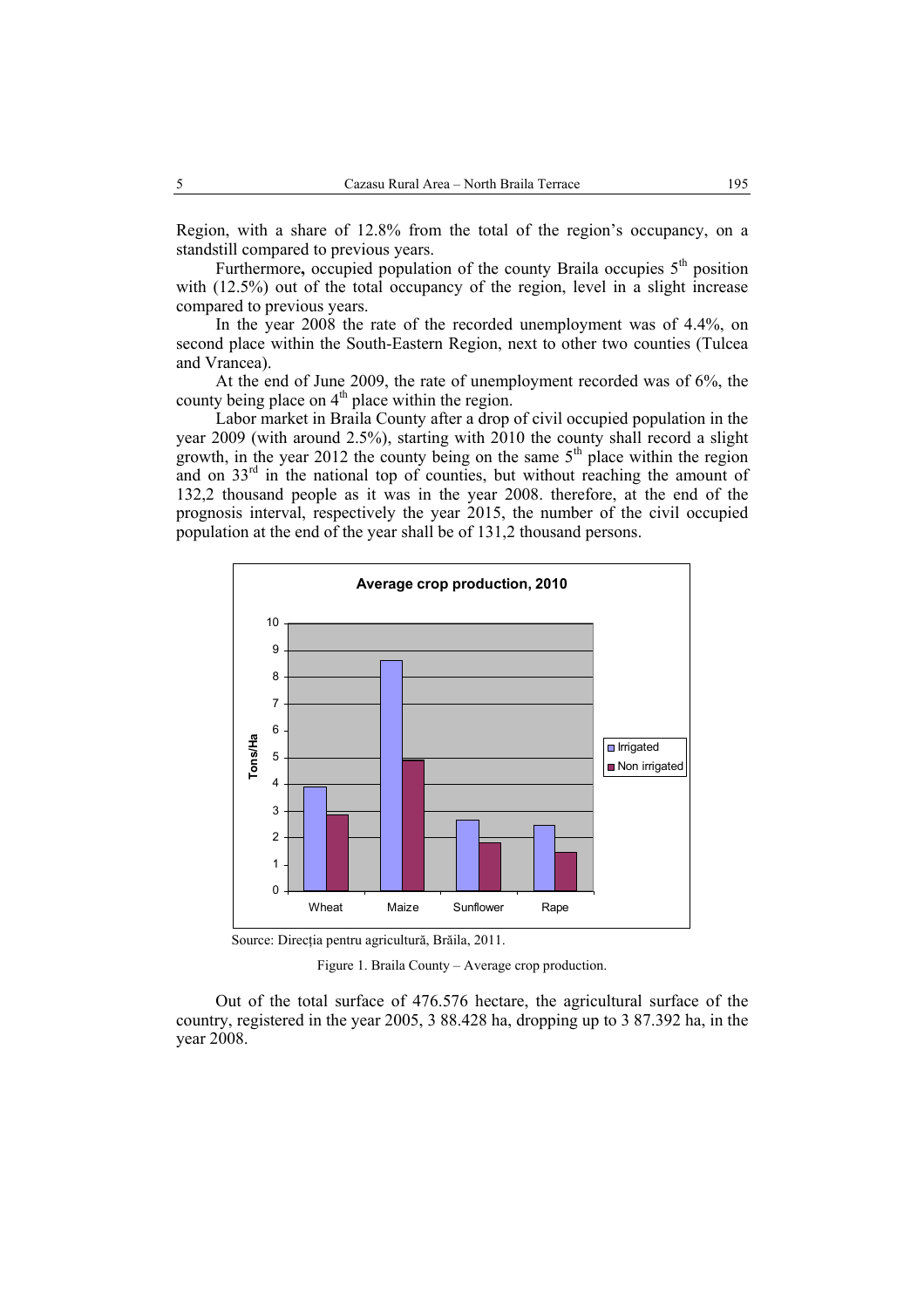

Source: ANIF, Braila 2011.

Figure 2. Water volume delivered.





Figure 3. Irrigated and non-irrigated area – Major crops – 2010.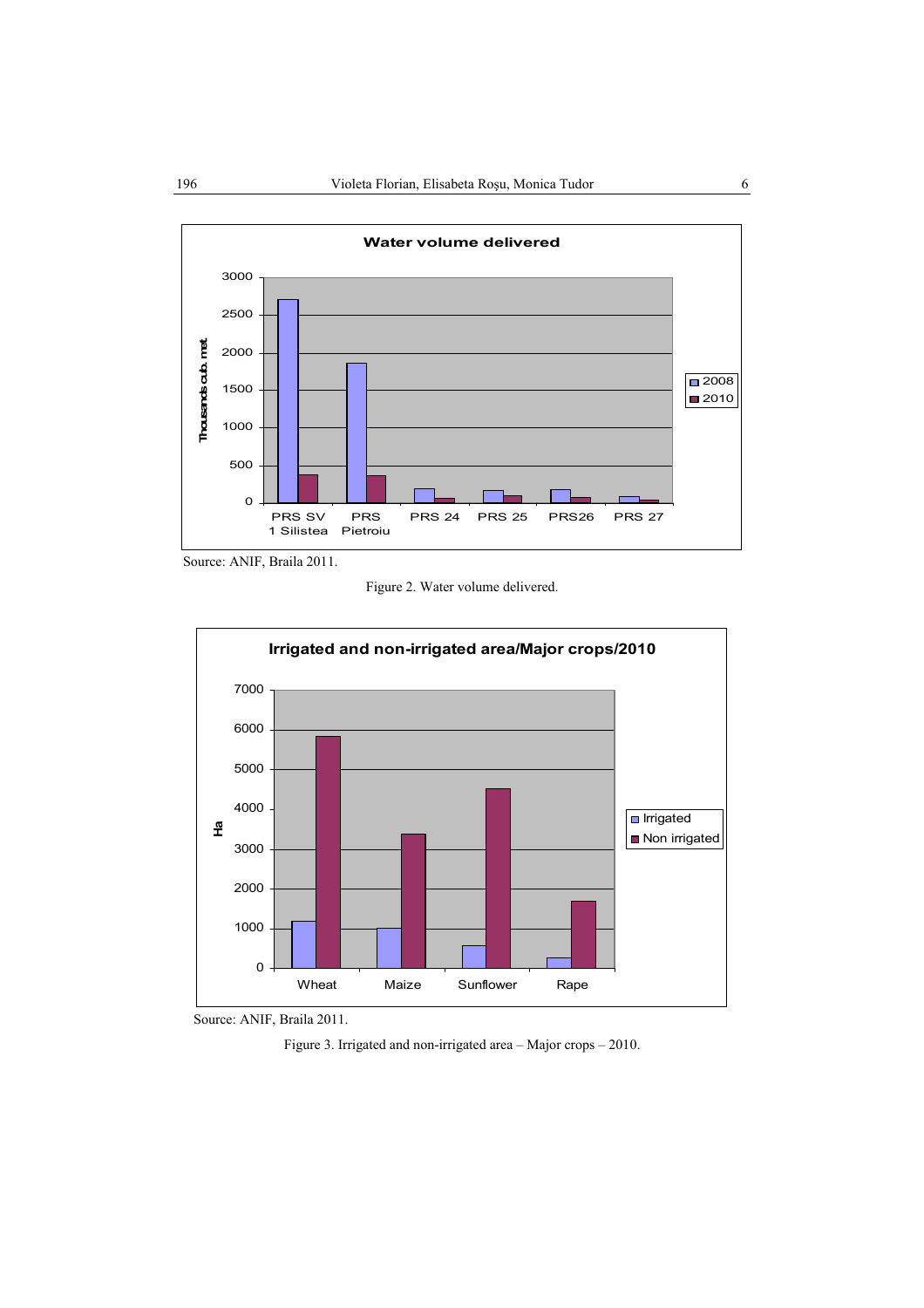Into the total of the agricultural surface, the part held by the state sector, even if smaller then the one held by the private sector, has registered during the years 2004–2008 a growth from 73.014 ha to 79.860 ha.

Into the total of the agricultural surface, pasturages have the highest part, recording a growth in the year 2008 reaching at 33.l7l ha, compared to the year 2007, without reaching the value held in 2005, 33.304ha.

Water users associations - 6 Irrigation Water Users Organizations: Pietroiu, Tevesil, Nova Prod Terra, Petros, Agro Dunarea and Danovaleg – served by 6 Pressure Release Stations: PRS Pietroiu, PRS SV1 Silistea, PRS 24, PRS 25 and 27, PRS 26.

| <b>Natural frame</b>                                                      |                                                                                                        |
|---------------------------------------------------------------------------|--------------------------------------------------------------------------------------------------------|
| <b>Strong points</b>                                                      | <b>Week points</b>                                                                                     |
| Central situation within the Development South-Eastern                    | Existence of subterranean water resources with low degree                                              |
| Region.                                                                   | of drink ability.                                                                                      |
| Location of the county into a region with favourable                      | Manifestation of certain extreme climate phenomenon,                                                   |
| potential of development determined by the variety                        | such as blizzards and draught.                                                                         |
| and importance of resources - Danube Delta, Danube                        | Excessive aridity of the territory.                                                                    |
| River, seaside areas and mountain areas.                                  | Existence of a very small surface of forest vegetation.                                                |
| Small distance to the capital of the country                              | Increase of agricultural surfaces in the detriment of natural                                          |
| Presence of crude oil resources, natural gas and mineral                  | vegetation, having as consequence the reduction of                                                     |
| waters.                                                                   | biodiversity.                                                                                          |
| Existence of salt lakes, with sapropelic mud, with                        |                                                                                                        |
| therapeutic qualities.                                                    |                                                                                                        |
| Important water resources provided especially by the                      |                                                                                                        |
| Danube river.                                                             |                                                                                                        |
| The presence of soils with high fertility, favourable                     |                                                                                                        |
| to agricultural cultures.                                                 |                                                                                                        |
| The presence of valuable flora and fauna, especially                      |                                                                                                        |
| into the Danube and Balta Brailei.                                        | <b>Threats</b>                                                                                         |
| <b>Opportunities</b>                                                      |                                                                                                        |
| Availability of European funds for financing projects                     | Manifestation of extreme climate phenomenon with                                                       |
| meant to protect and valorise the natural capital as<br>tourist resource. | negative consequences over economic activities.<br>Poaching and hunting of species of animals over the |
|                                                                           | admitted effectives.                                                                                   |
|                                                                           | Population and labour force                                                                            |
| <b>Strong points</b>                                                      | <b>Week points</b>                                                                                     |
| Balanced distribution of the population, depending on                     | The general tendency of decrease in the number of                                                      |
| gender, in the year 2008 being recorded 177.067 men                       | inhabitants, both in the rural and urban environment.                                                  |
| and 186.912 women.                                                        | The population under 20 years old records an accentuated                                               |
| Trend ascendant of the population with ages comprised                     | drop in 2007 compared to 2008; still in numerical                                                      |
| between 20 and 35 years.                                                  | decrease we can find the age groups 40–59 years and                                                    |
| Agriculture implies the biggest number of workers,                        | 60–74, but with a more reduced average.                                                                |
| over 40 thousand people being employed annually                           |                                                                                                        |
| into this economic sector.                                                |                                                                                                        |
| The number of unemployed is dropping in Braila county,                    | Negative migratory spore: departures with county residence                                             |
| reaching to 6026 in the year 2008, compared to the                        | exceed the arrivals with over 200%.                                                                    |
| year 2005 when there were over 9.000 unemployed.                          | The population with working ages is in decrease                                                        |
| The rate of unemployment is inferior to the one                           | compared to the previous years.                                                                        |
| reported at the regional level.                                           | Negative natural spore $(-1.62)$ .                                                                     |
| He occupied population of Braila county holds the $5th$                   | The number of employees, although had grew in the year                                                 |
| position with (12.5%) out of the total of the region's                    | $2007$ from 73.469 to 76.612, records a drop in the year                                               |
| occupancy, a level in slight growth compared to the                       | 2008, at 75.845 persons.                                                                               |
| previous years.                                                           |                                                                                                        |

#### **SWOT ANALYSIS**

Ë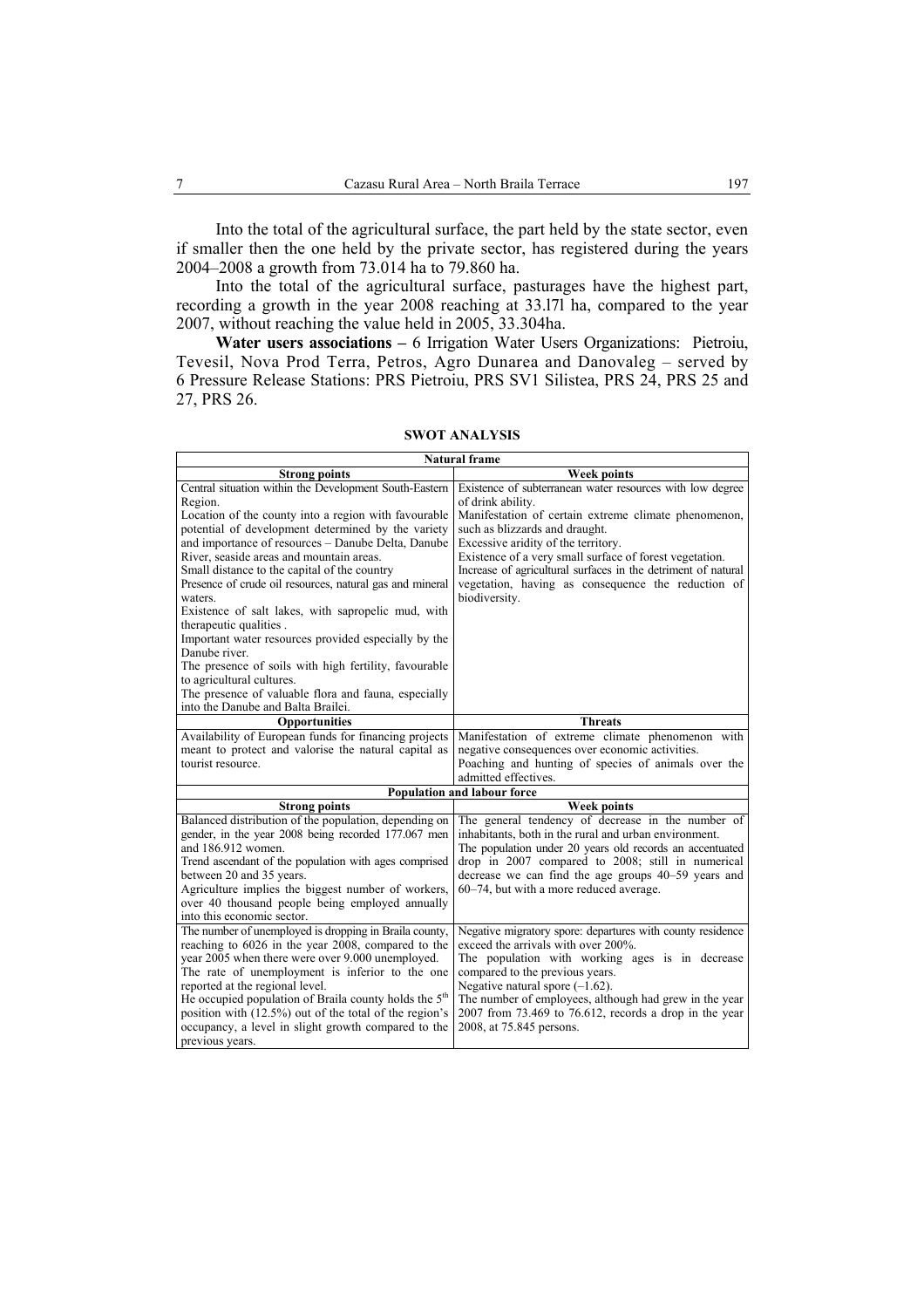| <b>Opportunities</b>                                                                                                                                                                                                                                                                                                                                                                                                                                                                                                                                                                                                                                                                                                                                                                                                                                                                                                                                                                                                                                                                                                              | <b>Threats</b>                                                                                                                                                                                                                                                                                                                                                                                                                                                                                                                                                                                                                                                                                                                                                                                                  |
|-----------------------------------------------------------------------------------------------------------------------------------------------------------------------------------------------------------------------------------------------------------------------------------------------------------------------------------------------------------------------------------------------------------------------------------------------------------------------------------------------------------------------------------------------------------------------------------------------------------------------------------------------------------------------------------------------------------------------------------------------------------------------------------------------------------------------------------------------------------------------------------------------------------------------------------------------------------------------------------------------------------------------------------------------------------------------------------------------------------------------------------|-----------------------------------------------------------------------------------------------------------------------------------------------------------------------------------------------------------------------------------------------------------------------------------------------------------------------------------------------------------------------------------------------------------------------------------------------------------------------------------------------------------------------------------------------------------------------------------------------------------------------------------------------------------------------------------------------------------------------------------------------------------------------------------------------------------------|
| The growth of demand for services designated to<br>persons and companies.<br>Financing in the field of human resources (POS DRU).<br>Reduction of unemployment by adapting the environ-<br>ment and professional training to the necessities of<br>the labour market.<br>Balanced repartition of urban centres on the territory                                                                                                                                                                                                                                                                                                                                                                                                                                                                                                                                                                                                                                                                                                                                                                                                   | Economic conditions, lack of medical services especially<br>lead to the decrease of the birth-rate. Migration of the<br>young and mature population.<br>Risk of de-profession.<br>Growth of the demographic ageing index.<br>Lowering of the living level by decreasing labour resources.                                                                                                                                                                                                                                                                                                                                                                                                                                                                                                                       |
| of the county.                                                                                                                                                                                                                                                                                                                                                                                                                                                                                                                                                                                                                                                                                                                                                                                                                                                                                                                                                                                                                                                                                                                    |                                                                                                                                                                                                                                                                                                                                                                                                                                                                                                                                                                                                                                                                                                                                                                                                                 |
|                                                                                                                                                                                                                                                                                                                                                                                                                                                                                                                                                                                                                                                                                                                                                                                                                                                                                                                                                                                                                                                                                                                                   | Economy                                                                                                                                                                                                                                                                                                                                                                                                                                                                                                                                                                                                                                                                                                                                                                                                         |
| <b>Strong points</b>                                                                                                                                                                                                                                                                                                                                                                                                                                                                                                                                                                                                                                                                                                                                                                                                                                                                                                                                                                                                                                                                                                              | <b>Week points</b>                                                                                                                                                                                                                                                                                                                                                                                                                                                                                                                                                                                                                                                                                                                                                                                              |
| Presence of rich and varies local resources.<br>In the last 10 years, the gross domestic product of<br>Braila county has risen in an average rhythm of<br>2.8%, close to the regional level $(2.7\%)$ .<br>Industry is situated around 22% out of the GDP and<br>constructions participate with $7-8\%$ (levels close to<br>the national average).                                                                                                                                                                                                                                                                                                                                                                                                                                                                                                                                                                                                                                                                                                                                                                                | The disparity index of the gross domestic product per<br>inhabitant compared to the national average has dropped<br>from $84\%$ in the year 1999 to $68.9\%$ in the year 2008.<br>Into the structure of the county gross domestic product,<br>agriculture has a share which exceeds 10% (under the<br>national average which is smaller then 10%).<br>The sector of services exceeds slightly 40% from the<br>GDP (level inferior to the national average $-$ around 50%).<br>Industrial production in Braila County has recorded, in<br>the year 2008, a decrease of $0.9\%$ .                                                                                                                                                                                                                                 |
| Large agricultural surface.                                                                                                                                                                                                                                                                                                                                                                                                                                                                                                                                                                                                                                                                                                                                                                                                                                                                                                                                                                                                                                                                                                       | County Braila has a modest contribution into the volume                                                                                                                                                                                                                                                                                                                                                                                                                                                                                                                                                                                                                                                                                                                                                         |
| Big share of the state sector into the total of the<br>agricultural surface.<br>The production of cereals was of 611,560 in 2008,<br>respectively 287,495 tons for 2007.<br>In the year 2007, in Braila county there was a number of<br>6.862 active enterprises, growing compared to the<br>previous year (6.568 active enterprises).<br>The micro enterprises have the largest share into the<br>total of active enterprises into Braila county, reaching a<br>number of 6048 in the year 2007.                                                                                                                                                                                                                                                                                                                                                                                                                                                                                                                                                                                                                                 | of the exterior commerce of the South-Eastern Region<br>(represents $6.7\%$ out of the exports of the region and $4\%$ )<br>out of the imports).<br>The surface reserved for orchards and tree farms is<br>decreasing, reaching in the year 2008 top 640 ha.                                                                                                                                                                                                                                                                                                                                                                                                                                                                                                                                                    |
| Big tourist offer.                                                                                                                                                                                                                                                                                                                                                                                                                                                                                                                                                                                                                                                                                                                                                                                                                                                                                                                                                                                                                                                                                                                |                                                                                                                                                                                                                                                                                                                                                                                                                                                                                                                                                                                                                                                                                                                                                                                                                 |
| Areas with values of natural and constructed patrimony.                                                                                                                                                                                                                                                                                                                                                                                                                                                                                                                                                                                                                                                                                                                                                                                                                                                                                                                                                                                                                                                                           |                                                                                                                                                                                                                                                                                                                                                                                                                                                                                                                                                                                                                                                                                                                                                                                                                 |
| <b>Opportunities</b>                                                                                                                                                                                                                                                                                                                                                                                                                                                                                                                                                                                                                                                                                                                                                                                                                                                                                                                                                                                                                                                                                                              | <b>Threats</b>                                                                                                                                                                                                                                                                                                                                                                                                                                                                                                                                                                                                                                                                                                                                                                                                  |
| The position of port to the Danube of Braila<br>municipality may represent a favouring factor to<br>economic development.<br>The presence on the territory of Braila county of<br>natural resources may contribute to the increase of<br>the area economic potential.<br>The declaration of municipalities Galati and Braila as<br>urban development poles.<br>Possibility for setting up industrial parks.<br>Cooperation between economic agents and forming<br>of industrial clusters.<br>Existence of national and European programs for<br>supporting development/ innovation, research and<br>transfer of technology.<br>Growth of the degree of use of the resources of<br>regenerated energy leads to economic growth and<br>introduction of new technologies.<br>Accelerated tendency of concentration of agricultural<br>lands.<br>Demand for ecological agricultural products.<br>Promotion of local, traditional products.<br>Increased interest at national and international level<br>for agro tourism.<br>Availability of financing for the development of the<br>business environment and support of SME (through | Bigger costs, for economic agents, of conforming to the<br>environmental standards; difficult procedures for getting<br>approvals (for example the environmental licence) by<br>commercial companies.<br>Accentuation of the deindustrialization process.<br>Reduced capacity of country households and farms of<br>competing with community products.<br>Risk of de-localization of certain industrial sectors<br>towards external locations (ex. Republic Moldavia and<br>Ukraine), due to reduced costs.<br>Concurrence of tourist areas with similar tourist offers in<br>other regions or neighboring countries.<br>Dysfunctions of the land market and lease procedures.<br>Not realizing tourism projects due to difficulties connected<br>to the property of lands in the areas with tourist potential. |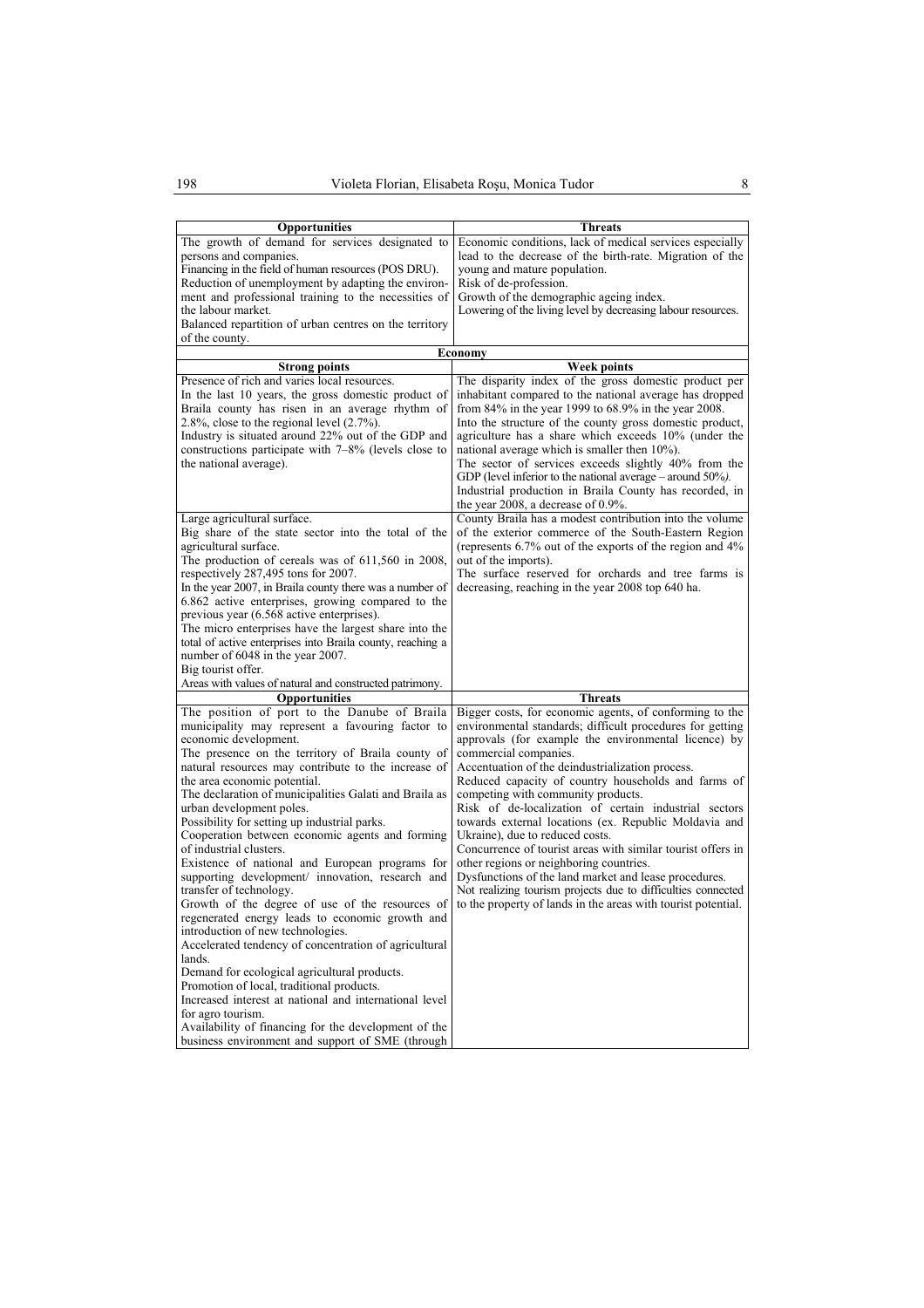| POS CCE, POS DRU).                                                                                        |                                                                                                                     |
|-----------------------------------------------------------------------------------------------------------|---------------------------------------------------------------------------------------------------------------------|
| Availability of funding for the rural environment                                                         |                                                                                                                     |
| (through PNDR, POS DRU).<br>Availability of funding for tourism (through POR, PNR).                       |                                                                                                                     |
|                                                                                                           | <b>Territory equipment</b>                                                                                          |
| <b>Strong points</b>                                                                                      | Week points                                                                                                         |
| The number of housings is growing starting with the                                                       | Out of the total of 923 km representing the length of                                                               |
| year 2005 when they used to reach a value of                                                              | county and communal roads, only for 47 de km there                                                                  |
| 135.101, reaching in 2008 to 135.816, the increase                                                        | have been made improvements, while 507 km dispose of                                                                |
| being of approximately 700 housings.                                                                      | slight road coverage.                                                                                               |
| The existence of two European roads E 87 and E 584.                                                       | Additional roads with only two lanes.                                                                               |
| The road network covers in a balanced way the                                                             | Lack of a bridge over the Danube, at Braila, to connect                                                             |
| territory of the county.                                                                                  | counties Braila and Galati.                                                                                         |
| Location of Braila county at the eastern boarder of                                                       | The precarious state of road local-county and communal                                                              |
| the EU and possibility of interconnecting the                                                             | infrastructure, especially in the rural areas.                                                                      |
| European transport system to the neighbouring sites.<br>The existence of a railroad network that provides | Inexistence of electrified railroads.<br>The suburban transport network is inadequate to the                        |
| connection to the rest of the country.                                                                    | actual requirements of safety and comfort.                                                                          |
| The Danube as main navigation way, both fluvial                                                           | In the year 2008 out of the 381 km representing the                                                                 |
| and fluvial-maritime.                                                                                     | length of city roads, only for 140 km there have been                                                               |
| Out of the total of 264 km representing the length of                                                     | realized improvements and modernizations.                                                                           |
| national roads, there were realised improvements for                                                      | Only 31 communes are endowed with water supply network,                                                             |
| 233 km, while 31 km dispose of light road coverage.                                                       | 2 with sewerage systems and 7 with natural gas network.                                                             |
| The supply of important localities in the median part                                                     | No commune in Braila county has networks for supply of                                                              |
| of Braila county, by means of a transport system of                                                       | thermal energy.                                                                                                     |
| pipelines oriented east-west and north-east south-west.                                                   | The surface of green space for head of inhabitant is of                                                             |
|                                                                                                           | 13.83 mp/head, that is under the European standard of<br>22–26 mp/head of inhabitant.                               |
| <b>Opportunities</b>                                                                                      | <b>Threats</b>                                                                                                      |
| Existence of European funds for the modernization                                                         | Displacement of traffic on the sector of railroad transport                                                         |
| of infrastructure in the road and railroad sector –                                                       | to the road one.                                                                                                    |
| Sector Transport Operational Program 2007-2013.                                                           | Allocation of reduced resources for the systems of road                                                             |
| Development programs for the national networks of                                                         | and railroad transport.                                                                                             |
| railroads according to the Strategy for Development                                                       | Diminishing the volume of persons and assets transport                                                              |
| of Railroad Infrastructure in Romania - period 2001–                                                      | volume.                                                                                                             |
| 2010, developed by the National Company for Railroads                                                     | Damaging living and environmental conditions.                                                                       |
| S.A.<br>Construction of a highway and express roads provided                                              | Redirecting a big part o the fluvial transport through the<br>channel Danube-Back Sea.                              |
| into the Plan for Arranging National Territory Section I -                                                | Elevated costs in the transport of assets, reducing thus                                                            |
| Transport networks.                                                                                       | efficiency and diminishing the demand for transport.                                                                |
| Construction of the bridge over the Danube, provided                                                      | Permanent risk of degradation in the environmental factors,                                                         |
| into the Plan for Arranging National Territory                                                            | as a follow up of small number of localities with                                                                   |
| Section I – Transport networks.                                                                           | centralized installations for sewerage and water supply.                                                            |
| Construction of an international airport in the                                                           | Localities which have water supply in centralized system,                                                           |
| development area Braila-Galati provided into the                                                          | but have no sewerage and treatment systems for waste                                                                |
| Plan for Arranging National Territory Section I -                                                         | waters are a major factor of pressure over the environment.                                                         |
| Transport networks.<br>Construction of am express road between municipalities                             | Lack of prompt interventions regarding the equipment<br>with centralized installations of water supply and sewerage |
| Braila and Galati.                                                                                        | leads to the depopulation of rural environment.                                                                     |
| Existence of governmental programs for supporting                                                         |                                                                                                                     |
| investments into the field of recovery and extension                                                      |                                                                                                                     |
| of water, sewerage and treatment of waste waters systems.                                                 |                                                                                                                     |
| Extension and modernization of public services of                                                         |                                                                                                                     |
| water, sewerage and treatment of waste waters supply                                                      |                                                                                                                     |
| systems answers to the requirements comprised into the                                                    |                                                                                                                     |
| European directives.<br>Public services of water and sewerage systems, through                            |                                                                                                                     |
| their social dimensions, provide working places for a                                                     |                                                                                                                     |
| big number of employees, especially providing                                                             |                                                                                                                     |
| population with optimum living conditions.                                                                |                                                                                                                     |
|                                                                                                           |                                                                                                                     |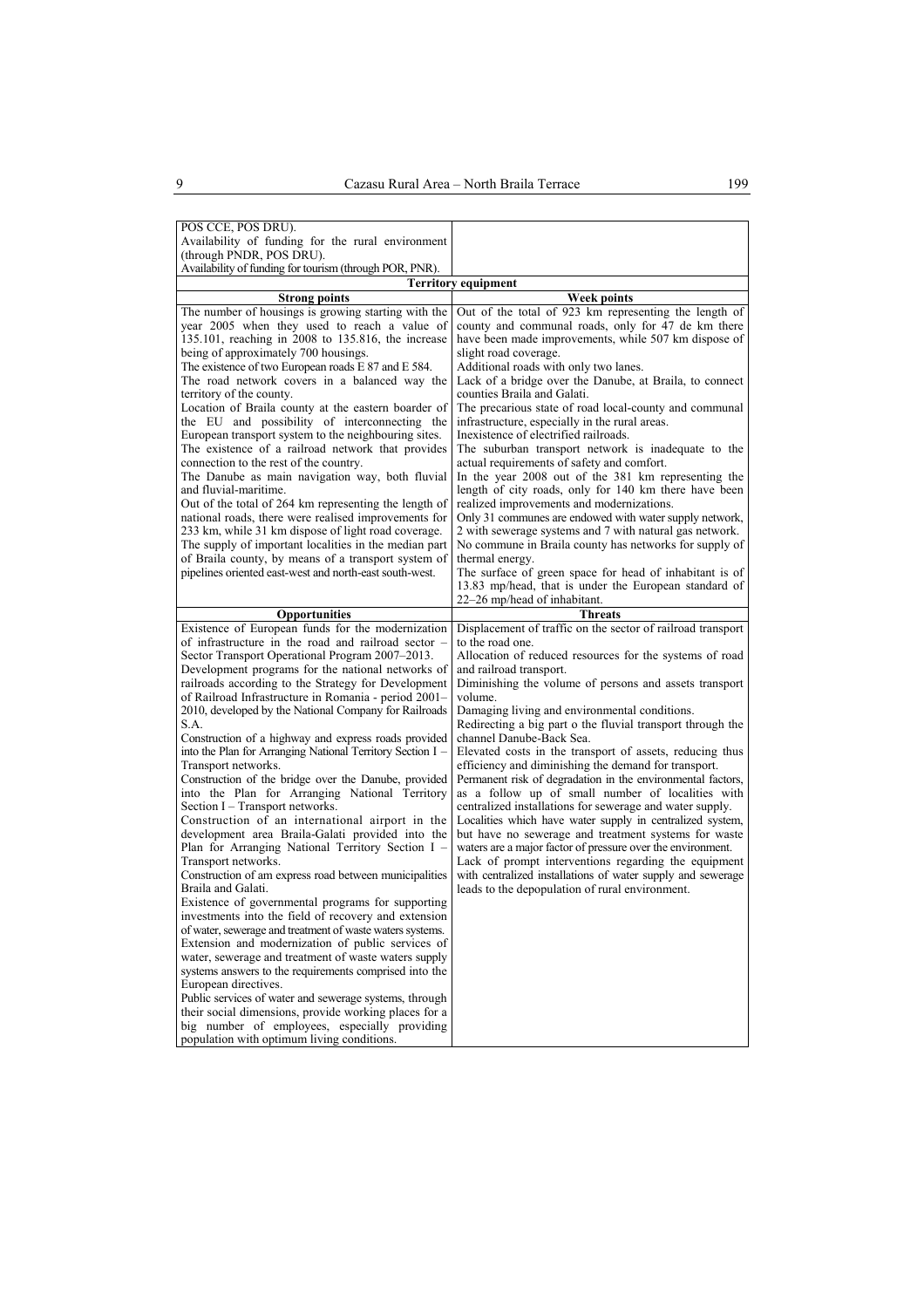| <b>Social Sector</b>                                                                                                                                                                                                                                                                                                                                                                                                                                                                                                                                                                                                                                                                                                                                                                                                        |                                                                                                                                                                                                                                                                                                                                                                                                                                                                                                                                                                                                                                                                                                                                                                                                                                                                                                                                                                                                                                                                                                                                                                                                                                                                                                                              |
|-----------------------------------------------------------------------------------------------------------------------------------------------------------------------------------------------------------------------------------------------------------------------------------------------------------------------------------------------------------------------------------------------------------------------------------------------------------------------------------------------------------------------------------------------------------------------------------------------------------------------------------------------------------------------------------------------------------------------------------------------------------------------------------------------------------------------------|------------------------------------------------------------------------------------------------------------------------------------------------------------------------------------------------------------------------------------------------------------------------------------------------------------------------------------------------------------------------------------------------------------------------------------------------------------------------------------------------------------------------------------------------------------------------------------------------------------------------------------------------------------------------------------------------------------------------------------------------------------------------------------------------------------------------------------------------------------------------------------------------------------------------------------------------------------------------------------------------------------------------------------------------------------------------------------------------------------------------------------------------------------------------------------------------------------------------------------------------------------------------------------------------------------------------------|
| <b>Strong points</b>                                                                                                                                                                                                                                                                                                                                                                                                                                                                                                                                                                                                                                                                                                                                                                                                        | Week points                                                                                                                                                                                                                                                                                                                                                                                                                                                                                                                                                                                                                                                                                                                                                                                                                                                                                                                                                                                                                                                                                                                                                                                                                                                                                                                  |
| Diversity and relatively large number of similar units<br>of superior level at the county level.<br>Existence of certain actions and projects for the<br>recovery of spaces appropriate for hospitals.<br>Possibility of building a new emergency hospital and<br>new speciality sections at superior level.                                                                                                                                                                                                                                                                                                                                                                                                                                                                                                                | Increasing Trend of persons requiring medical care in the<br>year 2008.<br>Endowment of the county with sanitary units at superior<br>level is reduced at territorial level, the existent ones<br>being grouped into the municipality county residence.<br>Compared to the number of inhabitants, the endowment                                                                                                                                                                                                                                                                                                                                                                                                                                                                                                                                                                                                                                                                                                                                                                                                                                                                                                                                                                                                              |
| Finalization of the reform process in the field of child<br>protection, concretized through the development of<br>alternatives of family type to the residential protection of<br>classical type.<br>Performing specialized services (in the field of child<br>protection and adult disabled persons) by observing<br>quality standards specific for each type of service.                                                                                                                                                                                                                                                                                                                                                                                                                                                  | of the county with hospital beds is inferior to the average<br>at national level.<br>There are cities without hospitals (Insuratei and Ianca);<br>Week diversification of education services at territorial<br>level.<br>Decline of the professional education;<br>Insufficient appropriateness of education offers in fields<br>adequate to the economical development needs specific<br>to the county.<br>The school population of the county is decreasing, from<br>60.589 in the year 2005 to 55.106 in the year 2008, while<br>didactic staff decreased from 3.863 in 2005 to 3.668, in<br>2008.<br>Te existence of a single day care centres for children<br>functioning in the municipality Braila, the county residence,<br>being insufficient, taking into account the large number<br>of children coming from families in difficulty, requiring<br>thus the granting of this primary service;<br>At the level of county councils in the county Braila,<br>primary services are inexistent or insufficiently developed,<br>determining thus the growth in the number of beneficiaries of<br>specialized social services.<br>Reduced number of private suppliers of social services,<br>at the county level, justified by the insufficient development<br>of the public-private partnership in the field of granting |
|                                                                                                                                                                                                                                                                                                                                                                                                                                                                                                                                                                                                                                                                                                                                                                                                                             | social services.                                                                                                                                                                                                                                                                                                                                                                                                                                                                                                                                                                                                                                                                                                                                                                                                                                                                                                                                                                                                                                                                                                                                                                                                                                                                                                             |
| Opportunities                                                                                                                                                                                                                                                                                                                                                                                                                                                                                                                                                                                                                                                                                                                                                                                                               | <b>Threats</b><br>Sub financing as a follow up of the administrative                                                                                                                                                                                                                                                                                                                                                                                                                                                                                                                                                                                                                                                                                                                                                                                                                                                                                                                                                                                                                                                                                                                                                                                                                                                         |
| Financing programs for social assistance (POR,<br>national programs).<br>Financing programs for health (POR, national programs).<br>Financing programs for culture (POR, Natural<br>Restructuring Plan).<br>National programs of recovery, modernization and<br>endowment of cultural establishments, in the rural<br>and small urban environments.<br>Financing programs for the recovery of educational<br>establishment units (POR, World Bank).<br>The new regulations of the Ministry of Health creating<br>the possibility of endowing specialty ambulatory units<br>with performing equipment.<br>The legislation regarding medical cabinets and<br>possibility of their modernization.<br>Possibility of recovering communal medical cabinets<br>through the Development program with projects of<br>Braila County. | decentralization.<br>Suspension/interruption/diminishing of some national<br>financing programs as a follow up of the world<br>economical crisis.<br>The law of sponsorship does not provide fiscal facilities<br>for the cultural sponsors.<br>Local subsidiaries of the banks cannot take decisions for<br>financial supporting certain cultural events.<br>Accentuation of the degradation state of functioning of a<br>part of the libraries.<br>Degradation and closure of medical units due to the lack<br>of funding and faulty management.<br>Migration of medical staff with superior and medium<br>training outside tge county/country.<br>School abandon and reduced frequency of students out of<br>financial reasons and the lack of perspectives on the<br>labour market;<br>Migration of didactic staff towards life environments<br>more advantageous (urban, other countries).                                                                                                                                                                                                                                                                                                                                                                                                                              |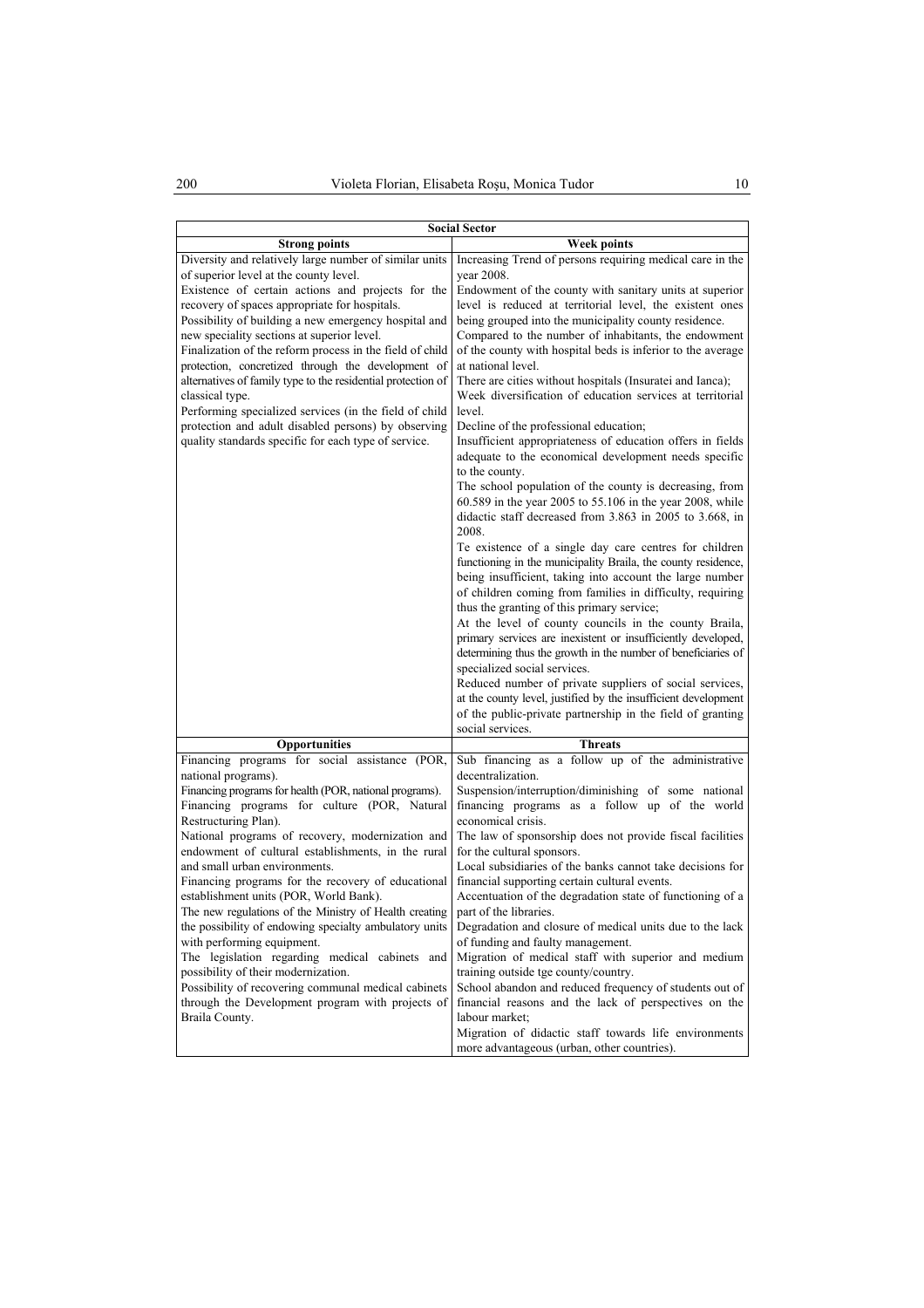| <b>Environment</b>                                                                                                                                                                                                                                                                                  |                                                                                                                                                                                                                                                                                                                                                 |
|-----------------------------------------------------------------------------------------------------------------------------------------------------------------------------------------------------------------------------------------------------------------------------------------------------|-------------------------------------------------------------------------------------------------------------------------------------------------------------------------------------------------------------------------------------------------------------------------------------------------------------------------------------------------|
| <b>Strong points</b>                                                                                                                                                                                                                                                                                | <b>Week points</b>                                                                                                                                                                                                                                                                                                                              |
| County Braila comprises the following protected<br>areas according to art. 5, alin (1) from O.U.G. no.                                                                                                                                                                                              | Lack of certain and efficient solutions for the use of<br>natural fertilizers and renouncing, as much as possible, at                                                                                                                                                                                                                           |
| 57/2007 regarding the regime of natural protected                                                                                                                                                                                                                                                   | chemical substances.                                                                                                                                                                                                                                                                                                                            |
| areas, conservation of natural habitats, of wild flora                                                                                                                                                                                                                                              | In the present structure of ensemble of the vegetal                                                                                                                                                                                                                                                                                             |
| nd fauna:                                                                                                                                                                                                                                                                                           | production into Braila county, there are important surfaces                                                                                                                                                                                                                                                                                     |
| a) Of national interest: natural parks (Balta Mica a<br>Brailei), natural reservations (Lake Jirlau, Forest<br>Camnita), areas in provisory regime of protection<br>(Lake Tataru).<br>b) of international interest: zwet areas of international<br>importance, reservations of the biosphere (Small | that are not given the best use, therefore the 31,0<br>thousand ha of psamosoils are cultivated with cereals and<br>technical plants when it is known that these lands are<br>favourable to fruit tree-farming plantations and vineyards.<br>The forest bodies existent into the area of steppe are<br>provided to be used for wood production. |
| Island of Braila).                                                                                                                                                                                                                                                                                  | The system of treatment and disposal of waste waters is                                                                                                                                                                                                                                                                                         |
| c) of community interest or sites "NATURA 2000":<br>important community sites, special conservation                                                                                                                                                                                                 | weekly developed.<br>There are no separation, treatment /valorising stations                                                                                                                                                                                                                                                                    |
| areas, special bird protection areas:                                                                                                                                                                                                                                                               | and/or other methods for treatment/valorising of municipal                                                                                                                                                                                                                                                                                      |
| ROSCI0005 Balta Alba-Amara-Jirlau- Salt Lake                                                                                                                                                                                                                                                        | waste.                                                                                                                                                                                                                                                                                                                                          |
| Caineni                                                                                                                                                                                                                                                                                             | The storage platforms of waste in the rural areas must be                                                                                                                                                                                                                                                                                       |
| ROSCI0006 Small Island of Braila                                                                                                                                                                                                                                                                    | reorganized and the areas must be reintroduced into                                                                                                                                                                                                                                                                                             |
| ROSCI0012 Branch Macin                                                                                                                                                                                                                                                                              | natural circuit by ecological reconstruction.                                                                                                                                                                                                                                                                                                   |
| ROSCI0259 Calmatuiului Valley                                                                                                                                                                                                                                                                       | Large investments necessary for the fulfilment of EU                                                                                                                                                                                                                                                                                            |
| ROSPA0004 Balta Alba-Amara-Jirlau<br>ROSPA0005 Small Island of Braila                                                                                                                                                                                                                               | requirements in the waste management sector.<br>Small surface of lands occupied by green spaces.                                                                                                                                                                                                                                                |
| ROPA0006 Balta Tataru                                                                                                                                                                                                                                                                               |                                                                                                                                                                                                                                                                                                                                                 |
| ROSPA0040 Old Danube – Branch Macin                                                                                                                                                                                                                                                                 |                                                                                                                                                                                                                                                                                                                                                 |
| ROSPA0048 Ianca-Plopu-Sarta                                                                                                                                                                                                                                                                         |                                                                                                                                                                                                                                                                                                                                                 |
| ROSPA0071 Inferior Siret alluvial plain                                                                                                                                                                                                                                                             |                                                                                                                                                                                                                                                                                                                                                 |
| ROSPA0077 Maxineni                                                                                                                                                                                                                                                                                  |                                                                                                                                                                                                                                                                                                                                                 |
| Lake Tataru.                                                                                                                                                                                                                                                                                        |                                                                                                                                                                                                                                                                                                                                                 |
| d) of county and local interest: established only on<br>the public/private domain of the administrative-<br>territorial unit (Forest Viisoara, monument of<br>nature - Popina Blasova).                                                                                                             |                                                                                                                                                                                                                                                                                                                                                 |
| Monitoring of atmospheric pollution by automated                                                                                                                                                                                                                                                    |                                                                                                                                                                                                                                                                                                                                                 |
| stations of monitoring of air quality.                                                                                                                                                                                                                                                              |                                                                                                                                                                                                                                                                                                                                                 |
| Monitoring of surface and subterranean waters in                                                                                                                                                                                                                                                    |                                                                                                                                                                                                                                                                                                                                                 |
| integrated system (flows, physical-chemical factors,                                                                                                                                                                                                                                                |                                                                                                                                                                                                                                                                                                                                                 |
| saprobe index, water consume etc.) and establishment                                                                                                                                                                                                                                                |                                                                                                                                                                                                                                                                                                                                                 |
| The soils state is evaluated, especially for the framing                                                                                                                                                                                                                                            |                                                                                                                                                                                                                                                                                                                                                 |
| into areas with soils affected by zoo technical<br>residues, agricultural lands irrigation, critical areas                                                                                                                                                                                          |                                                                                                                                                                                                                                                                                                                                                 |
| form the point of view of soil degradation/pollution,                                                                                                                                                                                                                                               |                                                                                                                                                                                                                                                                                                                                                 |
| vulnerable areas that require ecological reconstruction.                                                                                                                                                                                                                                            |                                                                                                                                                                                                                                                                                                                                                 |
| <b>Opportunities</b>                                                                                                                                                                                                                                                                                | <b>Threats</b>                                                                                                                                                                                                                                                                                                                                  |
| Strengthening of administrative structures as basic                                                                                                                                                                                                                                                 | Insufficient collaboration with the research-development                                                                                                                                                                                                                                                                                        |
| element for the construction of a robust system of the                                                                                                                                                                                                                                              | Institutes in the country and/or aboard and the realization                                                                                                                                                                                                                                                                                     |
| environment.                                                                                                                                                                                                                                                                                        | of consortiums for the integrated monitoring of the                                                                                                                                                                                                                                                                                             |
| Possibility of using non-conventional energies offered                                                                                                                                                                                                                                              | environment and taking decisions for medium and long                                                                                                                                                                                                                                                                                            |
| by the natural system of Braila county (sun, wind,<br>water, geothermal waters, etc) through new technologies.                                                                                                                                                                                      | term.<br>Insufficiency of financial resources for realizing certain                                                                                                                                                                                                                                                                             |
| Extension of the county network of protected areas                                                                                                                                                                                                                                                  | programs at county level and the co-financing of projects                                                                                                                                                                                                                                                                                       |
| and natural reservations, recovery of the infrastructure,                                                                                                                                                                                                                                           | from EU funds.                                                                                                                                                                                                                                                                                                                                  |
| ecological and economical re-dimension of Braila                                                                                                                                                                                                                                                    | Insufficiently trained staff for the implementation and                                                                                                                                                                                                                                                                                         |
| County.                                                                                                                                                                                                                                                                                             | effective application of policies in the field of environment                                                                                                                                                                                                                                                                                   |
| Strengthening of national and international partnerships                                                                                                                                                                                                                                            | protection.                                                                                                                                                                                                                                                                                                                                     |
| with institutions which have as field of activity the                                                                                                                                                                                                                                               | Week identification of certain additional financing resources,                                                                                                                                                                                                                                                                                  |
| evaluation of biodiversity and environmental protection;                                                                                                                                                                                                                                            | in conditions of sustainability, for realizing large projects                                                                                                                                                                                                                                                                                   |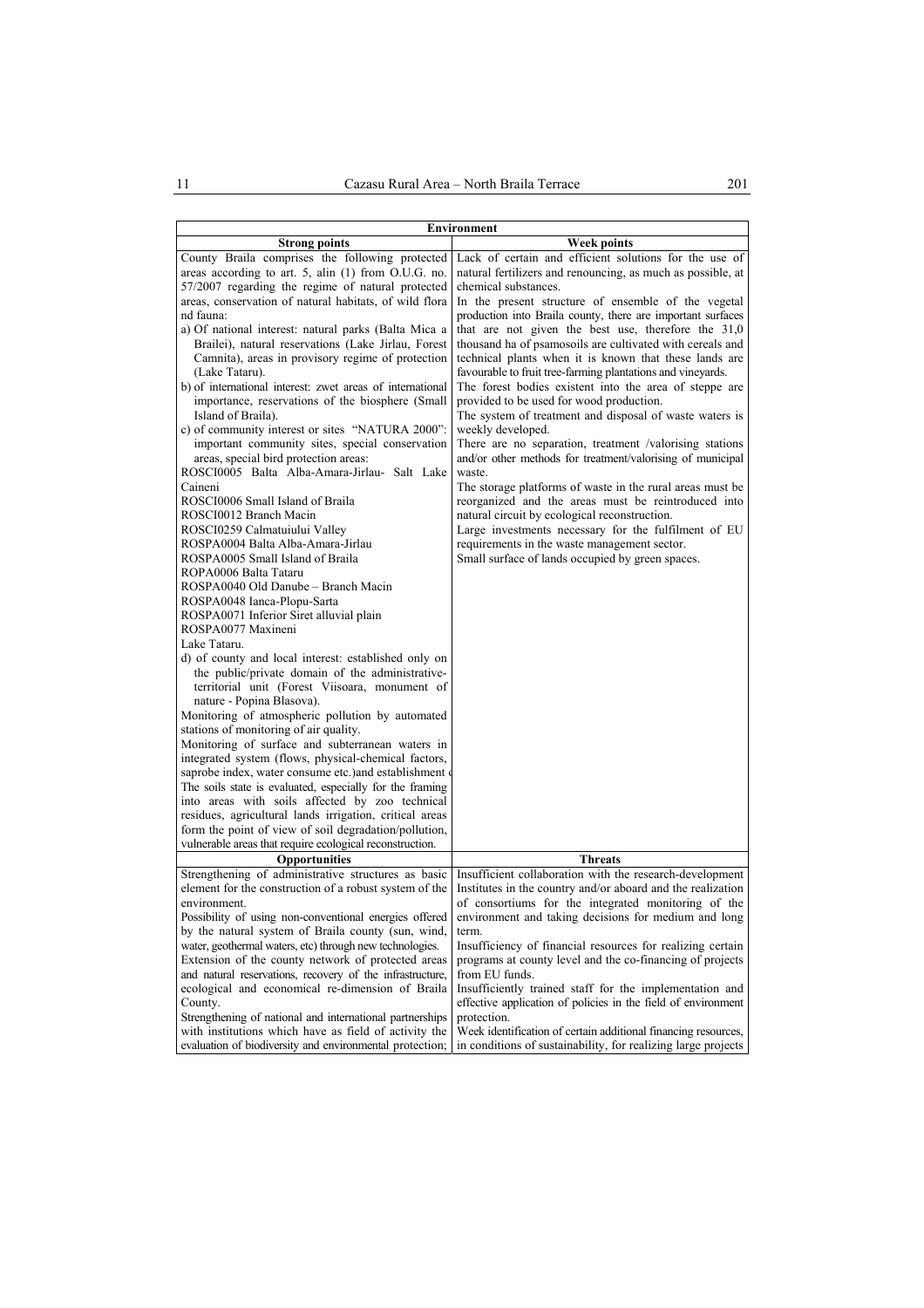| strengthening the partnership with ONGs into the          | and programs, especially in the field of infrastructure,   |
|-----------------------------------------------------------|------------------------------------------------------------|
| process of elaboration and implementation of environ-     | energy, environment protection, food safety, education,    |
| mental policies.                                          | health and social services.                                |
| Realization of programs/projects for attracting national  | Week Protection and valorising of cultural and national    |
| and European funds for the environment protection         | regional/county patrimony.                                 |
| and implementation of environmental policies and          | Insufficient/absent funding for the revitalization, into   |
| durable development.                                      | modernity, of traditional life styles, taking into account |
| Anticipation of climate changes and elaboration of        | the history and tradition of Braila County (attracting     |
| both solutions for adaptation of a long term and          | tourists).                                                 |
| certain plans of inter-sector contingency measures,       | Most of the natural protected areas have no administrator, |
| comprising portfolios of alternative solutions for        | attracting at the same time a fable management of these    |
| crisis situations generated by natural or man-caused      | areas with special regime.                                 |
| phenomenon.                                               |                                                            |
| Insuring security and alimentary safety by valorising     |                                                            |
| the advantages provided by the natural environment        |                                                            |
| of Braila county, regarding agricultural production       |                                                            |
| development, including organic products.                  |                                                            |
| Protection and valorising cultural and national regional/ |                                                            |
| county patrimony;                                         |                                                            |
| Revitalization of traditional life styles must be         |                                                            |
| accompanied by the connection to the European             |                                                            |
| norms and standards regarding the quality of life.        |                                                            |

### **4. CONCLUSIONS**

For the period 2009–2012, the average annual rhythm of growth of the county gross domestic product shall be of 0.5%, a level equal to the national average (0.5%), but superior to the regional one (0.6%), county Braila occupying  $4<sup>th</sup>$  place within the South-Eastern Region from the point of view of the economic growth. Into a national hierarchy, Braila county is situated into the first half (place 16). After the fall in the year 2009 (–4.2%), the economy of Braila county shall replay its growth starting with 2010 (0.3%), the growing tendency continuing in the interval 2013–2015. generally, the Braila county's economy follows the same rising trend recorded at the South-Eastern Region's level but also at a national level, only that the amplitude of the phenomenon is slightly different.

The evolution of the gross domestic product shall influence also the level of the gross domestic product per inhabitant. Therefore, in the year 2009 the gross domestic product per inhabitant shall be reduced with 9.5% compared to the year 2008, reaching a level of 3993 euro and shall be situated both under the national level (5839 euro), and the regional one (4892 euro). It shall reach to 5233 euro, in 2012, with 1172 euro under the regional average (6405 euro) and with 2377 euro under the national level (7610 euro), and at the end of the prognosis interval, respectively 2015, shall be of 7069 euro, with 1473 euro under the regional average (8542). Regarding the position it is situated on into the regional and national hierarchy, from the point of view of the gross domestic product per inhabitant, Braila County is maintaining, at the level of the year 2012, on  $3<sup>rd</sup>$  place within the South-Eastern Region, climbing one place compared to the year 2008 and on place 30 into the national top.